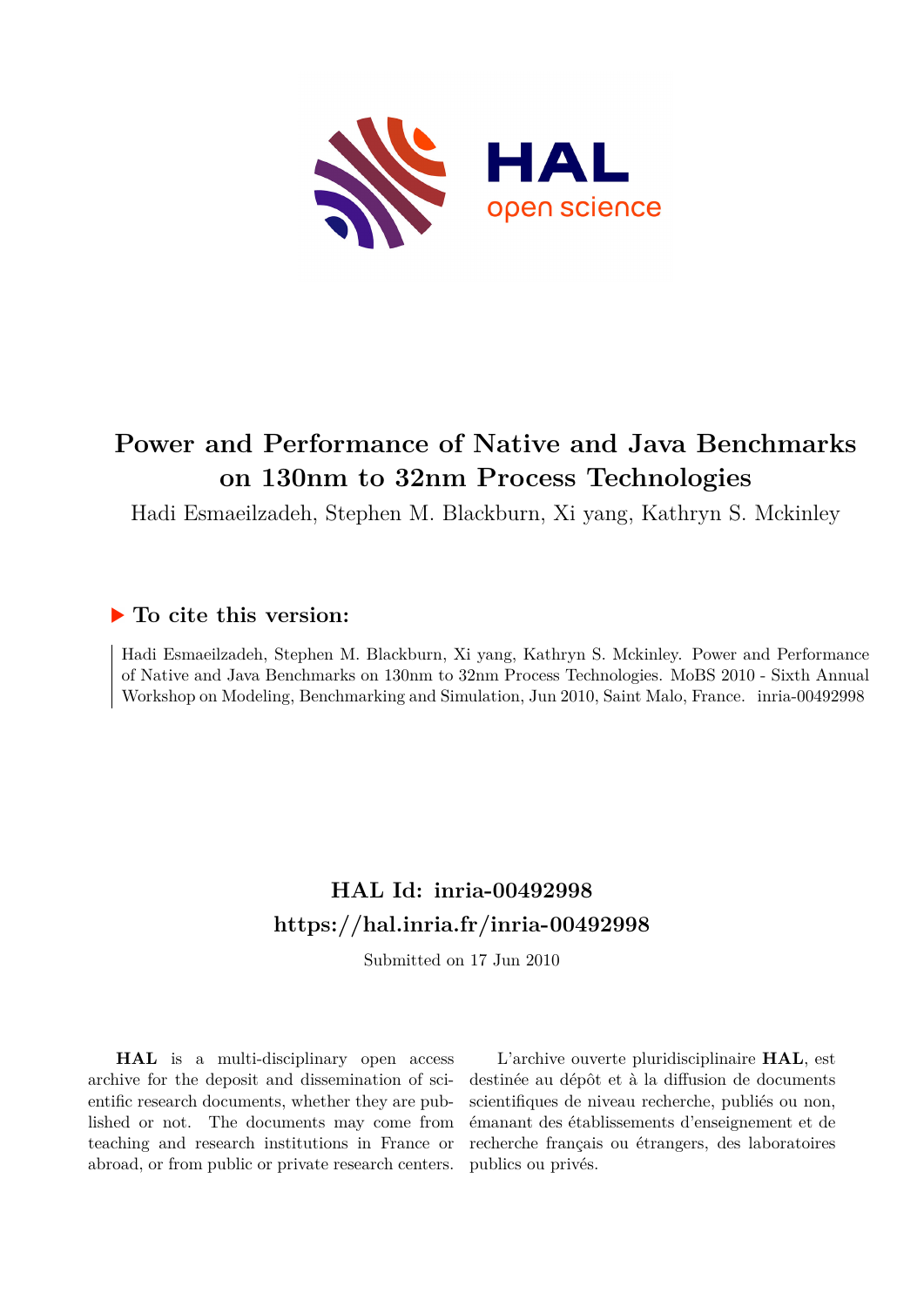## **Power and Performance of Native and Java Benchmarks on 130nm to 32nm Process Technologies**

Hadi Esmaeilzadeh

The University of Texas at Austin hadi@cs.utexas.edu

Stephen M. Blackburn Xi Yang

Australian National University {Steve.Blackburn,Xi.Yang}@anu.edu.au Kathryn S. McKinley

The University of Texas at Austin mckinley@cs.utexas.edu

## Abstract

Over the past decade, chip fabrication technology shrank from 130nm to 32nm. This reduction was generally considered to provide performance improvements *together with* chip power reductions. This paper examines how well process technology and microarchitecture delivered on this assumption. This paper evaluates power and performance of native and Java workloads across a selection of IA32 processors from five technology generations (130nm, 90nm, 65nm, 45nm, and 32nm). We use a Hall effect sensor to accurately measure chip power. This paper reports a range findings in three areas. 1) Methodology: TDP is unsurprisingly a poor predictor of application power consumption for a particular processor, but worse, TDP is a poor predictor of relative power consumption between processors. 2) Power-performance trends: Processors appear to have already hit the power wall at 45nm. 3) Native versus Java workloads and their relationship to processor technology: Single threaded Java workloads exploit multiple cores. These results indicate that Java workloads offer different opportunities and challenges compared to native workloads. Our findings challenge prevalent methodologies and offer new insight into how microarchitectures have traded power and performance as process technology shrank.

#### 1. Introduction

This paper explores measured power and performance at a time when hardware and software are undergoing fundamental changes. Over the past seven years, process technology has followed Moore's law and shrunk from 130nm to 32nm, but today, rather than faster cores, more cores are delivering much of the performance dividend. Meanwhile demand for mobility, reliability, and ubiquity have resulted in an explosion of new applications written in *managed* programming languages, which are dynamically compiled, use safe pointer disciplines, and use garbage collection (automatic memory management). We evaluate processor power and performance in the midst of these fundamental changes.

Our contributions fall in three areas: *methodology* for powerperformance analysis, *measurement and analysis of power-performance trends* over the past seven years, and *native versus Java workloads* over these seven years of process technologies, thus intersecting language and hardware technology changes.

The prevalent methodology for power-performance analysis has been based on the performance of C benchmarks and the use of power estimates such as TDP (thermal design power). In this work, we use a Hall effect sensor to accurately measure chip power consumption. As our representative of mananged languages, we use Java, which is currently the most popular managed language. Our results show that not only are proxies such as TDP and maximum power very poor estimates of actual power consumption on a given processor, but worse, that they are not predictive of relative power consumption among processors. We find that Java and C benchmarks perform differently in a number of important regards. In particular, we hypothesize that the use of a virtual machine is key to some of these differences. Given the commercial reality of managed languages and the importance of power analysis, our findings suggest that power analysis must consider managed languages and use measured power rather than estimates such as TDP. We also note that the non-determinism introduced by dynamic optimization and garbage collection in managed languages require different performance evaluation methodologies [7].

We perform power-performance analysis across a range of IA32 processors representing five technology generations from 130nm in 2003 to 32nm in 2010. To the best of our knowledge, this study is the first systematic exploration of power and performance across technology generations using measured power. As expected, our results show that performance improvements from generation to generation have decreased. In the transitions to 45nm and 32nm, processors appear to have already hit the power wall. Many performance improvements have come at a significant cost to power. In particular, performance improvements for multi-threaded Java workloads have come at a notable cost to power consumption on both generations of the most recent *Nahelem* microarchitecture family.

We use more than fifty *native* (C, C++ and Fortran) and Java benchmarks drawn from the SPEC CPU 2006, DaCapo, SPEC jvm98 suites, and SPEC jbb2005. We classify these benchmarks into four groups: native integer benchmarks (NINT) (C and C++), native floating point benchmarks (NFP) (C, C++ and Fortran), Java single-threaded benchmarks (JST), and Java multi-threaded benchmarks (JMT). Our results indicate that the past seven years of technology change have played out differently among the four groups. In particular, NFP has benefited most from technology changes, while NINT, JST and JMT have fared less well. Surprisingly, JST benchmarks exploit *more than* one core. We hypothesize that this result is due to parallelism within the managed runtime on which these applications run. Unfortunately, many JMT benchmarks scale very poorly.

Our results show that Java benchmarks, and more broadly programs using managed languages, are worthy of special attention because they behave differently from native benchmarks and they present new opportunities due to the parallelism inherent in the runtime. This finding and the commercial dominance of managed languages from JavaScript to F# and Java suggests that the use of managed languages should be integral to power-performance evaluation methodology. Our results also show that power needs to be measured directly since commonly used estimates such as TDP are both inaccurate and misrepresent relative power between processors. Thus we suggest changes to the prevalent methodology and offer new insight into how process technology and microarchitectural advances have played out in software power and performance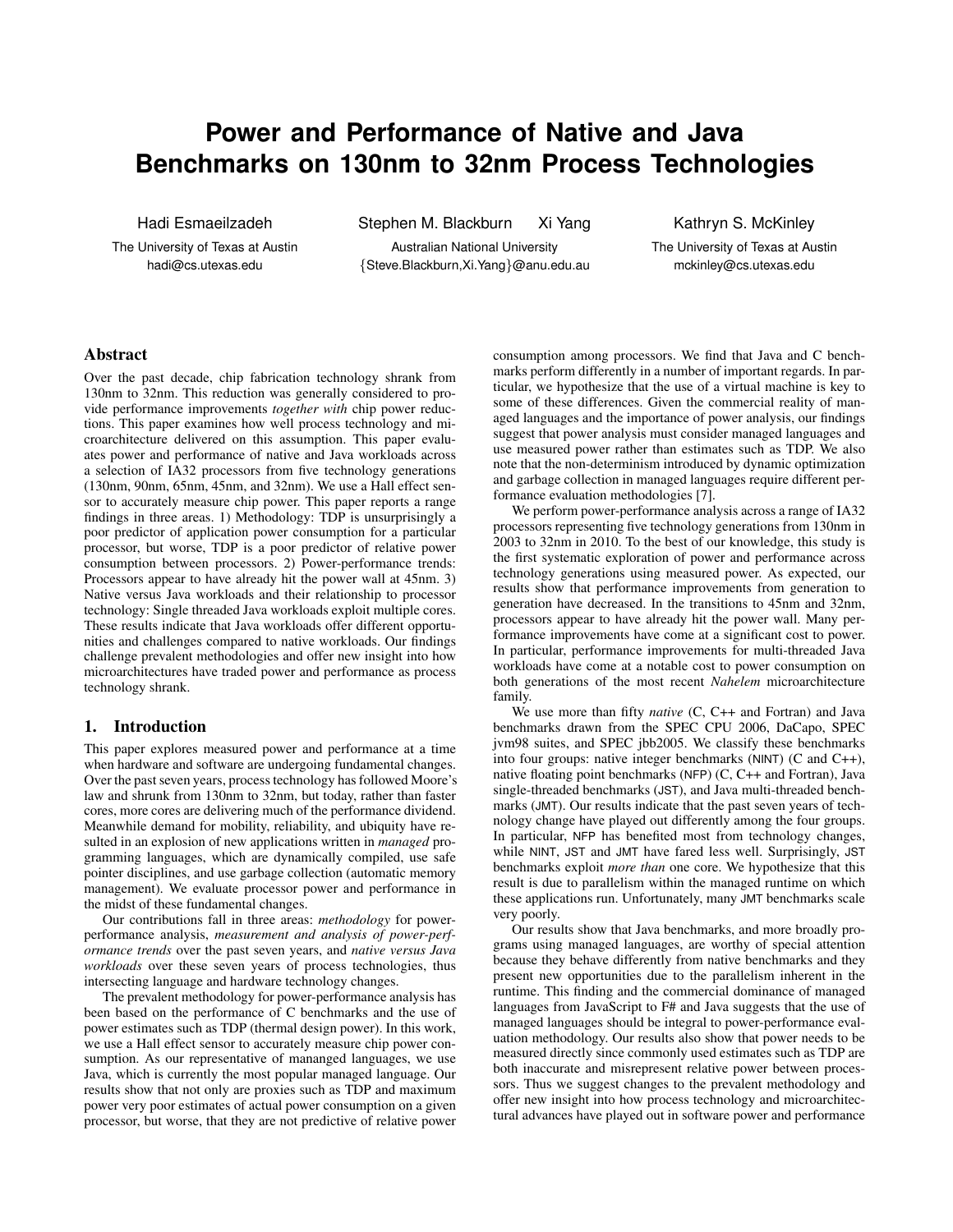over the past seven years. Understanding the profound changes occurring in both hardware and software, and their interactions, clearly warrants further study.

## 2. Related Work

TDP (Thermal Design Power) is widely used in the literature as an estimate of chip power consumption. Horowitz et al. study powerperformance across different process technologies using TDP to estimate power and SPECmark to estimate performance [11]. They study different aspects of CMOS scaling technology and its impact on power and performance. Hempstead et al. introduce an early stage modeling framework, Navigo, for multi-core architecture exploration across future process technologies from 65nm down to 11nm [10]. Navigo supports voltage and frequency scaling based on ITRS [1] and predictive technology models (PTM) [2]. As the starting point, Navigo uses reported TDP values and SPECmarks as the estimate of power and performance respectively and then predicts the power and performance of processors in the future technology nodes. Chakraborty uses TDP as the power envelope for studying the chip multiprocessor power consumption trends in the future technology nodes [8]. Our results show that TDP is not a good estimate for actual power consumption, suggesting that studies such as these [8, 10, 11] need to be reconsidered in light of measured power rather than TDP.

Li et al. explore the design space of chip multiprocessors under various area and thermal constraints [13]. They combine decoupled trace-driven cache simulation and cycle-accurate execution-driven simulation with detailed single-core simulation to achieve high accuracy in power and performance estimation for chip multiprocessors. While Li et al.'s work uses simulation and is prospective, ours uses direct measures and is retrospective, measuring the power and performance characteristics of existing processors.

Isci and Martonosi introduce a technique for a coordinated measurement approach that combines real total power measurement using a clamp ammeter with performance-counter-based, per unit power estimation [12]. They measure total power for an Intel Pentium 4 on the SPEC CPU2000 benchmark suite.

Bircher and John [5] perform a detailed study of power and performance on AMD quad core Opteron and Phenom processors. They measure power directly using a series resistor, sampling the voltage across the resistor at 1KHz. Our work is complimentary. While they take a very close look at two specific processors, we examine power-performance trends across multiple generations of microarchitecture and process technology.

Fan et al. [9] study the challenge of accurately estimating whole system power in the setting of large scale data centers. They find that when running the most power-consuming workloads, the studied systems drew less than 60% of the nominal 'nameplate' peak power consumption for the system. Similar to our study, they find that actual power is very different to nominal power. However, our concern is chip rather than whole system power, and our objective is in studying power-performance trends across processor generations while theirs is in estimating the power needs of large data centers.

In this paper, first we confirm that thermal design power (TDP) is not a reliable estimate of the processor power consumption. Our power measurements show that TDP, TDP per core, and maximum power are all very poor models of actual measured power consumption. We study power-performance trends for both single-threaded SPEC CPU2006 native benchmarks, and single and multi-threaded Java benchmarks, including SPEC JVM98, SPEC JBB2005, and Da-Capo across five process technologies from 130nm to 32nm. As far as we are aware, this paper is the first to quantitatively study power and performance trends across hardware generations using single and multi-threaded, native and managed workloads.

## 3. Methodology

This section describes the hardware, power measurement methodologies, benchmarks, compiler, Virtual Machines, and performance measurement methodologies using which we report the results.

### 3.1 Hardware Platforms

To evaluate the power and performance trends across various process technology nodes, we use nine IA32 chips, manufactured using five different process technologies (130nm, 90nm, 65nm, 45nm, and 32nm). Table 1 lists the processors, the number of cores on each processor, their clock speed, last level cache size, TDP, maximum power, sSpec number, release date and release price. TDP is the thermal design power, i.e., the amount of power the chip can dissipate without exceeding the maximum junction temperature, and in fact it does not correspond to the power consumed during the execution of the typical realistic workloads. Manufacturers usually report the same TDP for a family of microarchitectures (see Core 2 Duo *Conroe* (65nm) and Core 2 Duo *Wolfdale* (45nm) in Table 1). However, as shown in Table 1, the maximum amount of power that a chip can draw is higher than the reported TDP. This paper compares TDP and TDP per core to measured power and explores using maximum power, which is equally inaccurate. We report the sSpec number which Intel uses to uniquely identify a chip. We report the release date and nominal release price to provide context regarding Intel's placement of each processor in the market. The two Atom machines and the Core 2 Quad *Kentsfield* (65nm) are outliers at the bottom and top of the market respectively.

#### 3.2 Power Measurements

To measure the power consumption, we use Pololu's ACS714 current sensor board, following the same methodology as Pallipadi and Starikovskiy [14]. The board is a carrier for Allegro's ±5*A* ACS714 Hall effect-based linear current sensor. The sensor accepts a bidirectional current input with a magnitude up to 5*A*. The output is an analog voltage (185*mV*/*A*) centered at 2.5*V* with a typical error of less than 1.5%. The sensor is placed on the 12*V* power line that merely drives the processor chip.

We use Sparkfun's Atmel AVR Stick, which is a simple datalogging device, to send the measured values from the current sensor to the USB port. We use a data-sampling rate of 5Hz, except for the Core i5, which requires a 1Hz data-sampling rate. We execute each benchmark, log all its measured power values, and then compute the average power consumption. For the Java benchmarks, which perform dynamic optimization, we measure the fifth iteration (reflecting steady state), and we take ten such measurements for each benchmark, reporting the arithmetic mean of the ten measurements.

### 3.3 Benchmarks

We use 52 benchmarks drawn from five suites. The benchmarks are listed in Table 2. We group the benchmarks as follows: C and C++ integer benchmarks, NINT, drawn from SPEC CINT2006; C, C++ and Fortran floating point benchmarks, NFP, drawn from SPEC CFP2006; Java single-threaded benchmarks, JST, drawn from SPEC JVM98, DaCapo-2006-10-MR2, and DaCapo-9.12; and Java multithreaded benchmarks, JMT, drawn from DaCapo-9.12 and PJBB2005. Table 2 shows the benchmarks, their groupings, the suites the benchmarks were drawn from, the running time for each benchmark on the Atom 230 *Diamondville* (45nm) which we normalize our results to, and a short description. The sections below describe the measurement methodology in detail.

## 3.3.1 Native Integer and FP Benchmarks (**NINT**, **NFP**)

The NINT and NFP groups map directly to the SPEC CINT2006 and SPEC CFP2006 suites respectively [15]. All of these benchmarks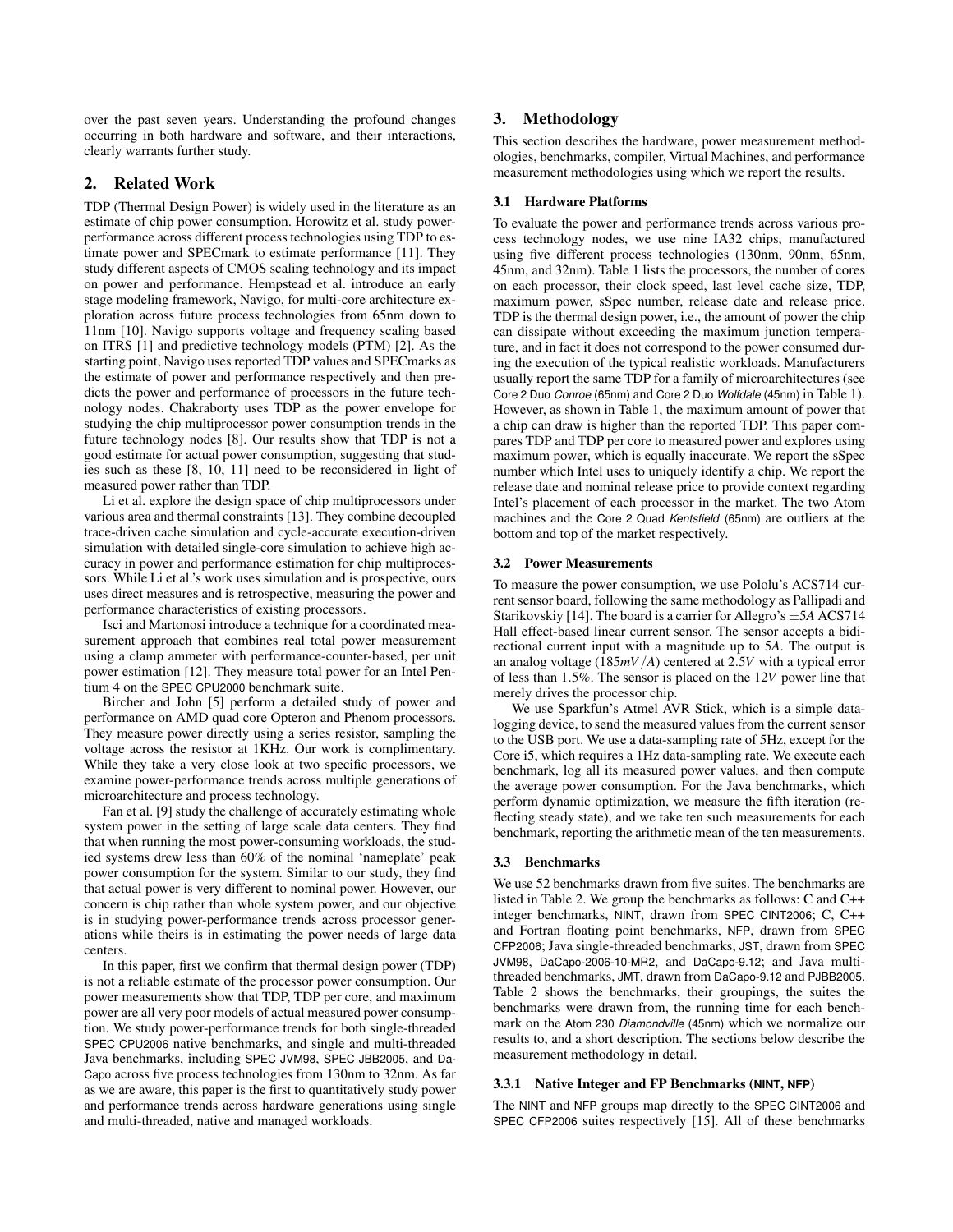|                   |                 |                | <b>Process</b> | # of         | Clock      | LLC | TDP   | <b>Max</b><br><b>Power</b> | sSpec         | <b>Release</b>       | <b>Release</b><br>Price |
|-------------------|-----------------|----------------|----------------|--------------|------------|-----|-------|----------------------------|---------------|----------------------|-------------------------|
| <b>Processor</b>  | $\mu$ Arch      | Microprocessor | nm             | <b>Cores</b> | <b>GHz</b> | MВ  | W     | W                          | <b>Number</b> | Date                 | <b>USD</b>              |
| Pentium 4         | <b>NetBurst</b> | Northwood      | 130            |              | 2.40       | 0.5 | 66.2  |                            | <b>SL6WF</b>  | May $'03$            |                         |
| Pentium M 760     | P6M             | Dothan         | 90             |              | 2.00       | 2.0 | 27.0  | 38.20                      | SL7SO         | 05'<br>Jan           | \$423                   |
| Core 2 Duo E6600  | Core            | Conroe         | 65             | 2            | 2.40       | 4.0 | 65.0  | 105.15                     | <b>SL9S8</b>  | '06<br>Jul           | \$316                   |
| Core 2 Quad Q6600 | Core            | Kentsfield     | 65             | 4            | 2.40       | 8.0 | 105.0 | 155.25                     | <b>SL9UM</b>  | '07<br>Jan           | \$851                   |
| Atom 230          | Atom            | Diamondville   | 45             |              | 1.66       | 0.5 | 4.0   | 6.73                       | SLB6Z         | '08<br>Jun           | \$29                    |
| Atom D510         | Atom            | Pineview       | 45             | 2            | 1.66       | 1.0 | 13.0  | $\qquad \qquad$            | <b>SLBLA</b>  | Dec $'09$            | \$63                    |
| Core 2 Duo E7600  | Core            | Wolfdale       | 45             | 2            | 3.06       | 3.0 | 65.0  | 98.89                      | <b>SLGTD</b>  | May '09              | \$133                   |
| Core i7 920       | Nehalem         | Bloomfield     | 45             | 4            | 2.66       | 8.0 | 130.0 | 230.14                     | <b>SLBCH</b>  | Nov '08              | \$284                   |
| Core i5 670       | Nehalem         | Clarkdale      | 32             | 2            | 3.40       | 4.0 | 73.0  | 128.71                     | <b>SLBLT</b>  | $^{\prime}10$<br>Jan | \$284                   |

Table 1. Experimental Processor Technologies

are *single-threaded* and all are *native* (C, C++, or Fortran) [3]. The NINT benchmarks are intended to represent compute-intensive integer applications that contain sophisticated control flow logic. The NFP benchmarks represent compute-intensive floating-point applications. We complied all of these benchmarks with version 11.1 of the 32-bit Intel compiler suite using the  $-\circ$ 3 optimization flag. We compiled each benchmark once, using the default Intel compiler configuration, without setting any microarchitecture-specific optimizations, and used the resulting binary on all platforms. We exclude 410.bwaves and 481.wrf because they failed to execute when compiled with the Intel compiler. We report the mean of three executions of each benchmark by invoking each benchmark three times in succession.

#### 3.3.2 Java Single-Threaded Benchmarks (**JST**)

The JST benchmark group includes all single threaded benchmarks from SPEC JVM98, and two releases of DaCapo. SPEC JVM98 is intended to be representative of client-side Java programs. Java programs execute on a JVM (Java Virtual Machine) with a Just-In-Time (JIT) compiler and garbage collector. Although the SPEC JVM98 benchmarks are over ten years old and Blackburn et al. have shown they are simple and have a very small instruction cache and data footprint [6], many researchers still use them. The Da-Capo Java benchmarks are a suite of a forward-looking, widely used, nontrivial, and diverse set of client-side applications [6, 16]. The DaCapo suite selects its benchmarks from major open source projects under active development. Researchers have not yet reported extensively on the latest release, but it was designed to expose richer behavior and concurrency on large working sets. We extract the following single-threaded benchmarks from the 2006 Da-Capo benchmark release (DaCapo-2006-10-MR2) and from the most current release (DaCapo-9.12): antlr and bloat from DaCapo-2006-10- MR2; and fop and luindex from DaCapo-9.12.

#### 3.3.3 Java Multi-Threaded Benchmarks (**JMT**)

The JMT benchmark group includes all multi-threaded benchmarks from SPEC JVM98, PJBB2005, and DaCapo-9.12 (DaCapo-2006-10- MR2 does not include any multi-threaded benchmarks that are not in DaCapo-9.12). PJBB2005, is a variant of SPEC JBB2005 [15], that holds the workload, instead of time, constant. We configure PJBB2005 with 8 warehouses and 10,000 transactions per warehouse. We exclude tradesoap from DaCapo because we found it difficult to run successfully on our slowest machines (it makes heavy use of sockets, which time out on slow machines).

#### 3.4 Java Virtual Machines

We use two Java Virtual Machines, Sun (Oracle) HotSpot version 1.7 and Intel JRockit version 1.6, to execute the Java benchmarks. We follow the recommended methodologies for measuring Java [4, 7]. We measure and report the third iteration of each benchmark, which is approximates steady state performance. This execution may still have compiler activity, but has sufficient time to create optimized frequent executed code. We perform this process ten times and report the geometric mean. We require at least ten iterations because the adaptive JIT compilation and garbage collection induce non-determinism. We interleave every execution of each benchmark with the other benchmarks to reduce the probability that one interfering event, such as an operating system demon, will disrupt all the executions of the same benchmark. In contrast to the native workloads, which are compiled a head of time, for the Java benchmarks the compilers may dynamically produce microarchitecture-specific code.

#### 3.5 Operating System and Performance Methodology

We perform all the experiments with Ubuntu 9.10 Karmic with the 2.6.31 Linux kernel. We normalize the execution times for Java benchmarks with HotSpot and all the native benchmarks to the execution time on Atom 230 *Diamondville* (45nm) with HotSpot. The Atom 230 *Diamondville* (45nm) is the lowest performing processor in the set of evaluation platforms. Table 2 lists the average execution time of each benchmark on the Atom 230 *Diamondville* (45nm). We calculate the performance of each benchmark group using the geometric mean.

## 4. Experimental Results

#### 4.1 Power Dissipation Estimation for Native Benchmarks

We start by exploring the power-performance characteristics of the NINT and NFP benchmarks across our range of microarchitectures, using three different measures of power: nominal chip power, nominal chip power per core, and measured power. For nominal chip power, we use the manufacturer's published TDP (thermal design power). For measured power we use the Hall effect sensor described above. We have not been able to measure power on the Atom or Pentium M processors due to their unique power delivery mechanisms.

Figure 1 depicts average power and performance for NINT (SPEC CINT2006, left column) and NFP (SPEC CFP2006, right column) with respect to each of the three power metrics: TDP, TDP divided by the number of cores, and measured power. Results are plotted on a log-log scale and performance is normalized to the performance of the single core, low-power, Atom 230 *Diamondville* (45nm) processor, as show in Table 2. Each plotted point reflects the average power and performance for the entire benchmark group on a given processor.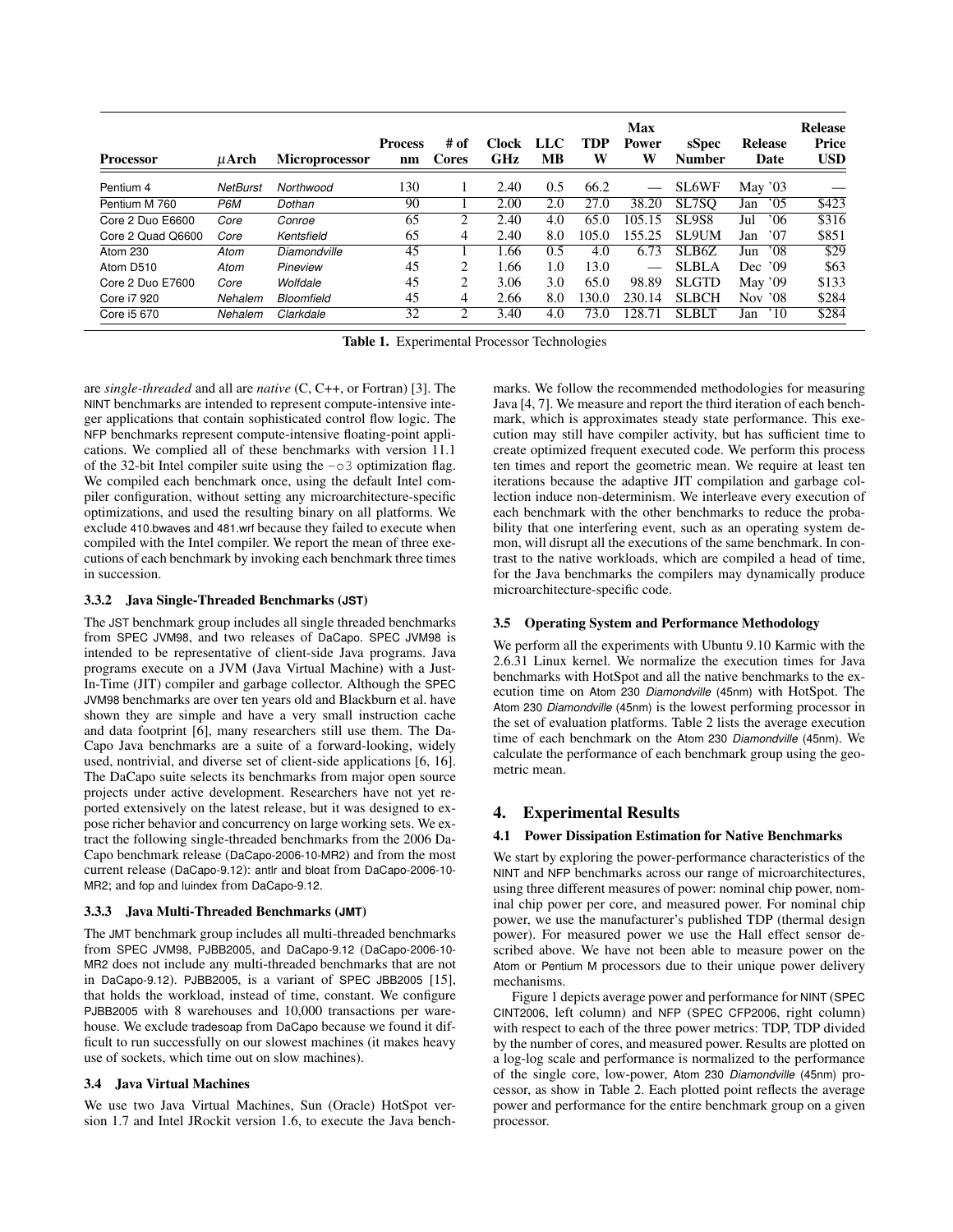|                |                    |                            | Run<br><b>Time</b> |                                                                                                             |  |
|----------------|--------------------|----------------------------|--------------------|-------------------------------------------------------------------------------------------------------------|--|
| Group          | <b>Source</b>      | <b>Benchmark</b>           | (secs)             | <b>Description</b>                                                                                          |  |
|                |                    | 400.perlbench              | 2007               | Perl programming language                                                                                   |  |
|                | SPEC CINT2006      | 401.bzip2                  | 2927               | bzip2 Compression                                                                                           |  |
|                |                    | 403.gcc                    | 1530               | C optimizing compiler                                                                                       |  |
|                |                    | 429.mcf                    | 1983               | Combinatorial optimization/singledepot vehicle scheduling                                                   |  |
| <b>NINT</b>    |                    | 445.gobmk                  | 1947               | Artificial intelligence (Go game playing)                                                                   |  |
|                |                    | 456.hmmer                  | 1680               | Search a gene sequence database                                                                             |  |
|                |                    | 458.sjeng                  | 2340               | Artificial Intelligence (game tree searchand pattern recognition)                                           |  |
|                |                    | 462.libquantum             | 1180               | Physics / Quantum Computing                                                                                 |  |
|                |                    | 464.h264ref                | 3017<br>3017       | H.264/AVC video compression<br>Ethernet network simulation based o then OMNeT++ simulator                   |  |
|                |                    | 471.omnetpp<br>473.astar   | 2013               |                                                                                                             |  |
|                |                    | 483.xalancbmk              | 1650               | Portable 2D path-finding library that is used in game's AI<br>XSLT processor for transforming XML documents |  |
|                |                    | 416.gamess                 | 8950               | Quantum chemical computations                                                                               |  |
|                |                    | 433.milc                   | 1183               | Physics/quantum chromodynamics (QCD)                                                                        |  |
|                |                    | 434.zeusmp                 | 3877               | Physics/Magnetohydrodynamics based on ZEUS-MP                                                               |  |
|                |                    | 435.gromacs                | 2013               | Molecular dynamics simulation                                                                               |  |
|                |                    | 436.cactusADM              | 4620               | Cactus and BenchADM physics/general relativity kernels                                                      |  |
|                |                    | 437.leslie3d               | 3567               | Large-Eddy Simulations with Linear-Eddy Model in 3D computa-                                                |  |
|                | SPEC CFP2006       |                            |                    | tional fluid dynamics                                                                                       |  |
|                |                    | 444.namd                   | 2680               | Parallel program for the simulation of large biomolecular systems                                           |  |
| <b>DHP</b>     |                    | 447.dealII                 | 1700               | Partial differential equations with the adaptive finite element method                                      |  |
|                |                    | 450.soplex                 | 1913               | Simplex linear program (LP) solver                                                                          |  |
|                |                    | 453.povray                 | 1280               | A ray-tracer                                                                                                |  |
|                |                    | 454.calculix               | 2600               | Finite element code for linear and nonlinear 3D structural applications                                     |  |
|                |                    | 459.GemsFDTD               | 3273               | Solves the Maxwell equations in 3D in the time domain                                                       |  |
|                |                    | 465.tonto                  | 3050               | Quantum crystallography                                                                                     |  |
|                |                    | 470.1bm                    | 2260               | Lattice Boltzmann Method (LBM) to simulate incompressible fluids                                            |  |
|                |                    | 482.sphinx3                | 4303               | Speech recognition                                                                                          |  |
|                |                    | $-201$ <sub>compress</sub> | 9.9                | Compress/uncompress large files based on Lempel-Ziv method                                                  |  |
|                |                    | $-202$ -jess               | 3.1                | Java expert system shell                                                                                    |  |
|                | SPEC JVM98         | $-209$ <sup>-db</sup>      | 9.6                | Small data management program                                                                               |  |
|                |                    | $-213$ <sub>-</sub> javac  | 6.5                | The JDK 1.0.2 Java compiler compiling 225000 lines of code                                                  |  |
| JST            |                    | _222_mpegaudio             | 6.7                | MPEG-3 audio stream decoder                                                                                 |  |
|                |                    | $-228$ -jack               | 5.0                | Parser generator with lexical analysis (early version of JavaCC)                                            |  |
|                | DaCapo-2006-10-MR2 | antlr                      | 8.2                | A parser generator and translator generator                                                                 |  |
|                |                    | bloat                      | 14.7               | A Bytecode-level optimization and analysis tool for Java                                                    |  |
|                | DaCapo-9.12        | fop<br>luindex             | 4.8<br>4.3         | An output-independent print formatter<br>A text indexing tool                                               |  |
|                |                    | $-227$ -mtrt               | 1.6                | Dual-threaded raytracer                                                                                     |  |
| $\overline{M}$ | SPEC JVM98         | avrora                     | 20.2               | Simulates the AVR microcontroller                                                                           |  |
|                | DaCapo-9.12        | batik                      | 8.5                | A Scalable Vector Graphics (SVG) toolkit                                                                    |  |
|                |                    | eclipse                    | 101.6              | An integrated development environment                                                                       |  |
|                |                    | h2                         | 26.9               | An SQL relational database engine written in Java                                                           |  |
|                |                    | jython                     | 27.8               | A python interpreter written in Java                                                                        |  |
|                |                    | lusearch                   | 15.9               | A text search tool                                                                                          |  |
|                |                    | pmd                        | 14.7               | A source code analyzer for Java                                                                             |  |
|                |                    | sunflow                    | 37.2               | A photo-realistic rendering system                                                                          |  |
|                |                    | tomcat                     | 17.6               | Tomcat servlet container                                                                                    |  |
|                |                    | tradebeans                 | 34.6               | Tradebeans Daytrader benchmark                                                                              |  |
|                |                    | xalan                      | 15.1               | An XSLT processor for transforming XML documents                                                            |  |
|                |                    | pibb2005                   | 14.8               | A fixed workload version of SPEC JBB2005, which is a server appli-                                          |  |
|                | PJBB2005           |                            |                    | cation consisting of a wholesale company with warehouses that serve                                         |  |
|                |                    |                            |                    | different districts                                                                                         |  |

Table 2. Benchmark group composition, run times on the baseline architecture, Atom 230 *Diamondville* (45nm), and short description.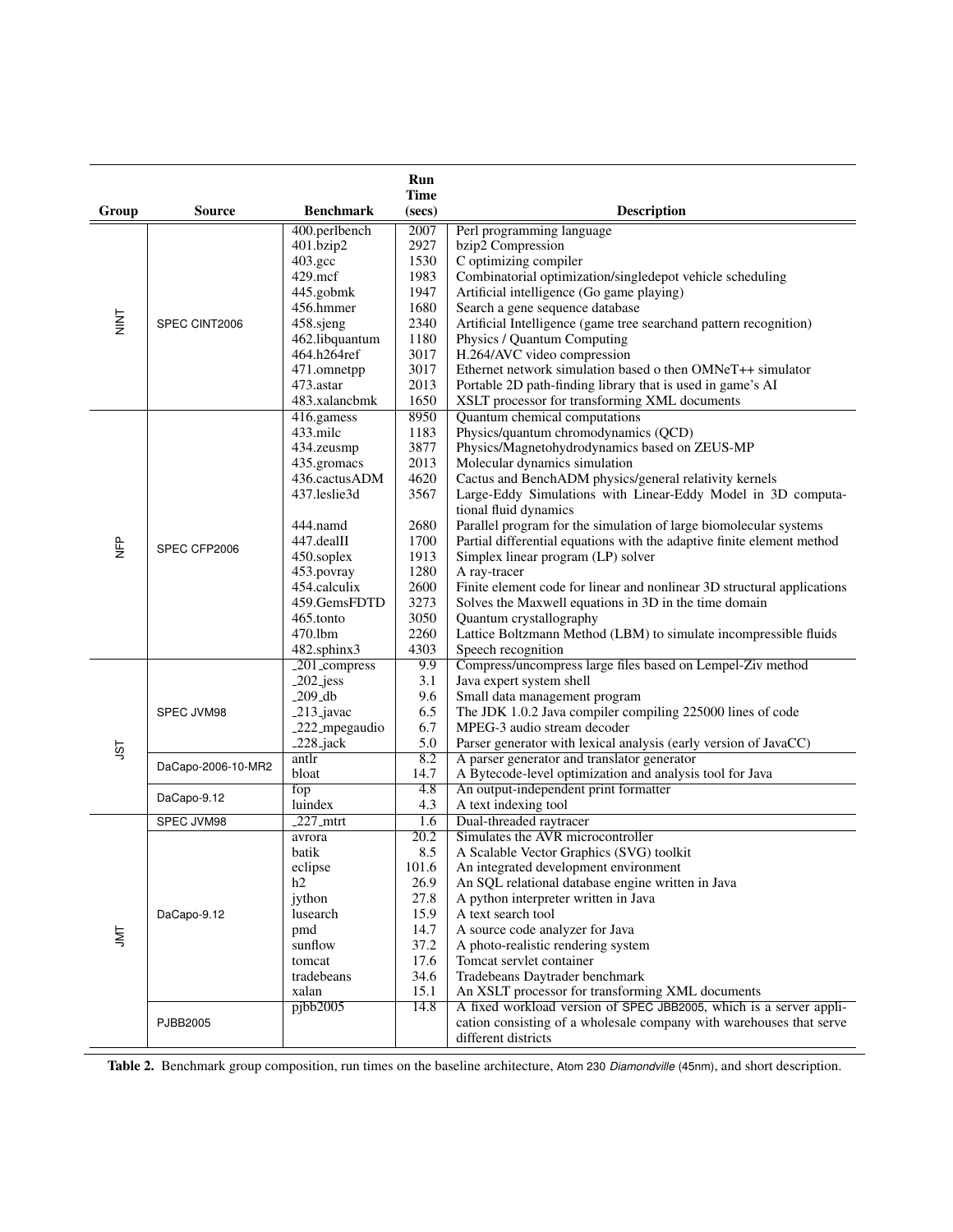

Figure 1. Power versus performance across different process technologies and microarchitectures for SPEC CINT2006 and SPEC CFP2006 using TDP and measurement. (a), (b) TDP: total chip power. (c), (d) TDP/cores: chip power/number of cores. (e), (f) Measured average power.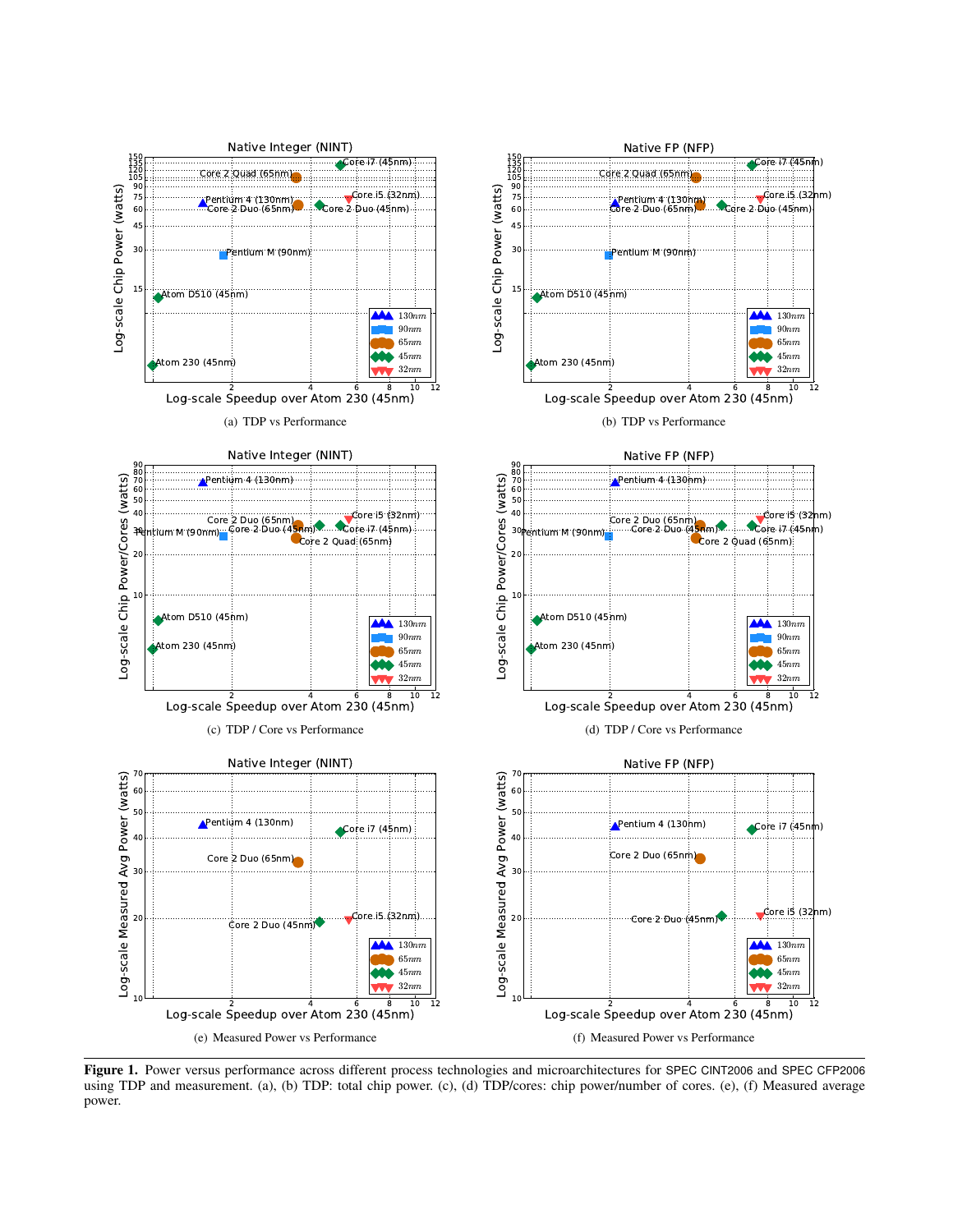In Figure 1(a) and (b), TDP is used in the power-performance plot. However, since the NINT and NFP benchmarks are singlethreaded, the extra cores are not being utilized during the execution. For example, the Core 2 Quad *Kentsfield* (65nm) and the Core 2 Duo *Conroe* (65nm) quad and dual core variants of the same microarchitecture deliver the same performance, however, this approach estimates that the Core 2 Quad *Kentsfield* (65nm) may consume 62% more power. Similarly, Figure 1(a)-(b) suggests the Core i7 *Bloomfield* (45nm) may consume 41% more power while delivering less performance on both benchmark suites than its dualcore cousin, the Core i5 *Clarkdale* (32nm) processor .

The NINT and NFP benchmarks are all single-threaded, so it is tempting to divide total chip power by the number of cores when assessing the power-performance characteristics of a given benchmark, since only one core is utilized. Thus Figure 1(c) and (d) show the total chip power (TDP) divided by the number of cores versus speedup over the Atom 230 *Diamondville* (45nm) processor for different architectures. Dividing the TDP by the number of cores is the first-order approximation of the single core power dissipation in a chip multiprocessor architecture. However, it ignores the fact that the 'uncore' (shared) on-chip components (such as last level cache) account for a significant fraction of the chip power and are uncontended when the other cores are inactive and thus may be fully utilized by the single core. The assumption also ignores the reality that background tasks may utilize the otherwise unused cores. Nonetheless, this approach to power analysis is arguably more useful than whole chip power for single thread benchmarks, so it is used. If we use this model of power, the results from Figure 1(c)- (d) invert the findings above, suggesting that Core i5 *Clarkdale* (32nm) may consume *more* power than Core i7 *Bloomfield* (45nm) and that similarly, Core 2 Duo *Conroe* (65nm) may consume *more* power than Core 2 Quad *Kentsfield* (65nm).

Figures 1(e) and (f) show the real measured power. This data paints a very different power-performance picture with respect to each processor and with respect to trends across processor generations. For example, the Core i5 *Clarkdale* (32nm) consumes around 20W on average, about half that predicted by TDP/core and around one quarter that predicted by TDP. Worse, the *relative* performance of the Core i5 *Clarkdale* (32nm) when compared to Core i7 *Bloomfield* (45nm) and Pentium 4 *Northwood* (130nm) is entirely different from that predicted by Figures  $1(a)$ –(d). Also, Figures  $1(e)$  and (f) reveal that Core 2 Duo *Wolfdale* (45nm) has *substantially* lower power consumption than Core 2 Duo *Conroe* (65nm) whereas they share a TDP of 65W.

Our study confirms that TDP (chip total power) and TDP per core consumption are very poor metrics for use in studies of power dissipation trends across different process technology nodes.

Figures 1(e) and (f) reveal some interesting changes in actual power and performance across generations. For NINT (NFP), the Core 2 Duo *Conroe* (65nm) consumes 37% (34%) less power than the Pentium 4 *Northwood* (130nm), while improving performance by a factor of 2.35 (2.11). Both architectures are operating at 2.40GHz. Furthermore, the Core 2 Duo *Wolfdale* (45nm), a 45nm variant of the Core 2 Duo *Conroe* (65nm) with a smaller LLC operating at 3.06GHz, consumes 40% (39%) less power compared to Core 2 Duo *Conroe* (65nm), while improving performance 30% (21%). Similarly, when the Core i7 *Bloomfield* (45nm) is die shrunk from 45nm to 32nm, which yields the Core i5 *Clarkdale* (32nm), performance improves as the clock increases from 2.66GHz to 3.40GHz, while total power consumption drops significantly. The reduction in power from the Core i7 *Bloomfield* (45nm) to the Core i5 *Clarkdale* (32nm) is not due to the technology shrink alone, but includes different power management strategies and significantly smaller uncore power demands. For example, instead of the Core i7 *Bloomfield* (45nm)'s four cores and 8MB LLC, the Core i5 *Clarkdale* (32nm) has two cores and 4MB LLC. The very large last level cache is unlikely to help NINT or NFP benchmarks since they generally place modest demands on memory, especially compared to the Java benchmarks, which we explore next.

Finally, looking more broadly at the *performance* trends across all architectures, NFP speeds up more than NINT relative to the Atom 230 *Diamondville* (45nm). This result is likely due to the greater instruction level parallelism available in the floating point benchmarks, which the out-of-order processors exploit to perform faster and deliver higher speedup compared, for example, to the Atom 230 *Diamondville* (45nm) in-order processor.

#### 4.2 Contrasting Native and Java Single-Threaded Benchmarks

This section explores how the choice of a managed language affects the power-performance trade off. It starts by comparing singlethreaded Java benchmarks (JST) to NINT and NFP, since they are strictly single threaded, and then examines multi-threaded Java benchmarks (JMT).

The left column of Figure 2 depicts speedup for each architecture with respect to: (a) native benchmarks (SPEC CPU2006, with both NINT and NFP together); (c) Java single-threaded benchmarks (JST); and (e) Java multi-threaded benchmarks (JMT). We use boxand-whisker plots to represent the range of speedups among the benchmarks constituting each group. The bottom and top of each box represent the lower and upper quartiles, respectively, and the band near the middle of the box is the 50th percentile (the median). The whiskers represent the lowest datum that is still within 1.5 inter quartile range (IQR) of the lower quartile, and the highest datum that is still within 1.5 IQR of the upper quartile. The 'x' indicates the geometric mean for each group.

Figure 2(a) shows native SPEC CPU2006 performance. With the notable exception of the Atom processors, which are designed for low power consumption rather than high performance, speedups fairly consistently rise as technology shrinks. The improvements compared to Pentium 4 *Northwood* (130nm) are the result of microarchitectural innovations, inclusion of more last-level cache, lower-latency memory access, and in the case of Core 2 Duo *Wolfdale* (45nm) and Core i5 *Clarkdale* (32nm), increased clock frequency. The distribution of the speedup for Pentium M *Dothan* (90nm) shows that even though on average it outperforms the Atom 230 *Diamondville* (45nm) by 93%, in some of cases the Atom 230 *Diamondville* (45nm) processor delivers better performance. The fact that Pentium M *Dothan* (90nm) is also optimized for power consumption can explain the slow-down in some cases. The Atom 230 *Diamondville* (45nm) processor has lower latency memory access, which can result in higher performance. As expected, since the benchmarks are single-threaded, additional cores do not improve performance.

Figure 2(c) illustrates a box plot for Java single-threaded benchmarks (JST). Similar to the case of NINT and NFP, the results show that except for the Atom processors, as the technology shrinks, the processors achieve higher performance. However, Core i5 *Clarkdale* (32nm) performs slightly worse than Core i7 *Bloomfield* (45nm). Unlike with SPEC CPU2006, the dual core Atom D510 *Pineview* (45nm) achieves 22% *higher performance* compared to the singlecore Atom 230 *Diamondville* (45nm). Both Atom processors operate at 1.66GHz and the major differences are the number of cores and increased cache capacity. This result is intriguing because the benchmarks are single-threaded.

While a single-threaded benchmark itself may not directly exploit parallelism, the underlying JVM often may. This parallelism can come from several sources. The JVM provides rich libraries for the application, and these libraries may be parallelized. The JVM also performs services such as profiling (for feedback directed optimization), compilation, and garbage collection, all of which may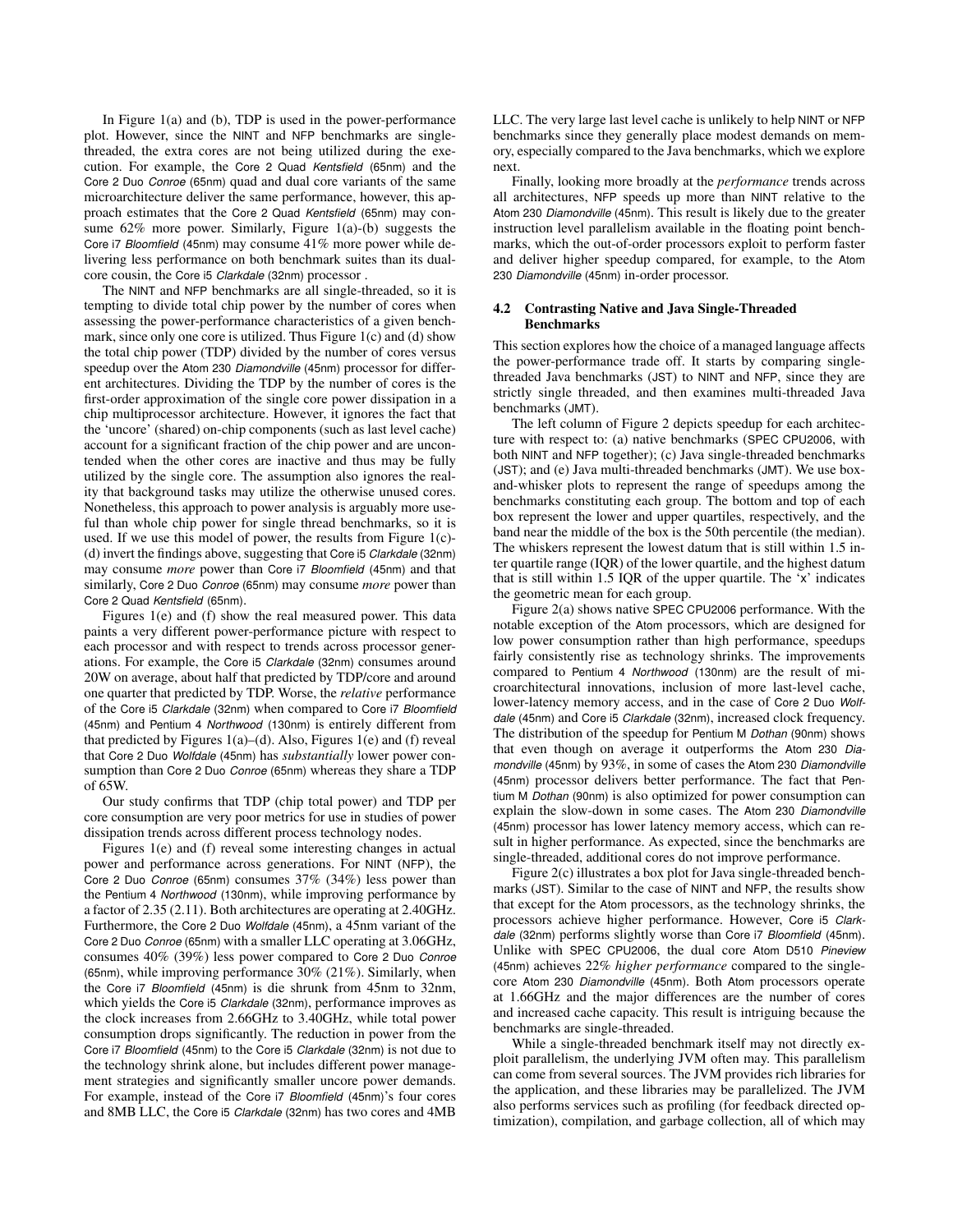

Figure 2. Speedup box plots across different process technologies and microarchitectures for (a) SPEC CPU2006, (b) JST, and (c) JMT. Measured power versus performance for (b) SPEC CPU2006, (d) JST, and (f) JMT.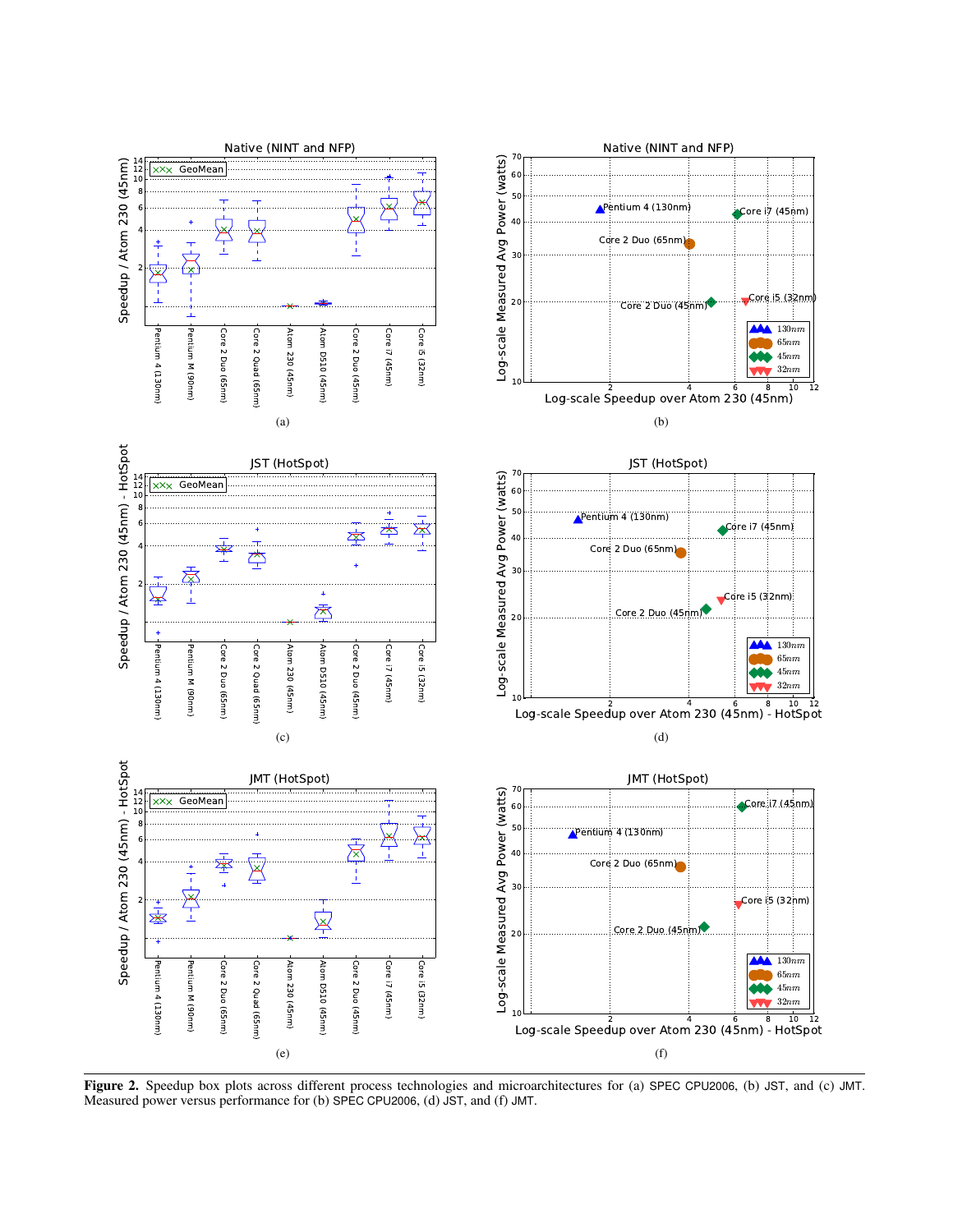be parallel or performed concurrently with the application in separate threads. Thus the JVM may leverage the additional cores even when the application itself is explicitly single threaded. This result highlights an important difference between managed and unmanaged languages.

Figure 2(b) presents the measured average power dissipation versus performance of various microarchitectures for SPEC CPU2006. As depicted, from 130nm (Pentium 4 *Northwood* (130nm)) to 65nm (Core 2 Duo *Conroe* (65nm)) process technology (two technology generations), performance improved by a factor of 2.21, while power consumption decreased by 34%. Core 2 Duo *Wolfdale* (45nm) uses the same Core microarchitecture as Core 2 Duo *Conroe* (65nm), shrunk from 65nm to 45nm, with a 3MB LLC rather than 4MB, and operating at 3.06GHz rather than 2.4GHz, which yields a 20% performance improvement and a 66% power reduction. On the other hand, Core i7 *Bloomfield* (45nm) achieves a 52% performance improvement over the Core 2 Duo *Conroe* (65nm), but by *increasing* power dissipation by 29%. These results show that in the transition from 65nm to 45nm the process shrink lead to good power/performance improvements, but in the case of the Core i7 *Bloomfield* (45nm), the balance of that dividend went to performance, rather than power savings. From 45nm to 32nm, Core i5 *Clarkdale* (32nm) improves performance by 35% compared to Core 2 Duo *Wolfdale* (45nm), while increasing power negligibly.

Compared to the Core i7 *Bloomfield* (45nm), the Core i5 *Clarkdale* (32nm) processor improves performance by 8% while halving power consumption. The Core i7 *Bloomfield* (45nm) and the Core i5 *Clarkdale* (32nm) share the *Nehalem* microarchitecture, but the Core i7 *Bloomfield* (45nm) has 4 cores, 8 hardware threads, 8MB L3 and is operating at 2.6GHz, while the Core i5 *Clarkdale* (32nm) has 2 cores, 4 hardware threads, 4MB L3 and is operating at 3.4GHz. The primary performance difference between these two processors is the clock speed. However, it is hard to make direct comparisons between the two since the Core i7 *Bloomfield* (45nm) has twice as many cores, twice the L3, and twice the memory bandwidth compared to the Core i5 *Clarkdale* (32nm). It is therefore unsurprising that the Core i5 *Clarkdale* (32nm) is more power/performance efficient than the Core i7 *Bloomfield* (45nm).

Comparing Figures 2(b), (d), the trends for the Pentium 4 *Northwood* (130nm), Core 2 Duo *Conroe* (65nm), and Core i7 *Bloomfield* (45nm) are very similar across the benchmark groups. It is notable that while the Core i5 *Clarkdale* (32nm) improved over the Core i7 *Bloomfield* (45nm) on SPEC CPU2006, it degraded on JST. We speculate that this is because the larger, more complex workloads present in JST, more specifically DaCapo, are more sensitive to cache size than to clock speed, which are the two principle variables differentiating the Core i7 *Bloomfield* (45nm) and Core i5 *Clarkdale* (32nm) in this single-threaded setting.

#### 4.3 Java Multi-Threaded Benchmarks

Figure 2(e) shows speedup for JMT with box plots. The performance trends for JMT are almost the same as for JST; however, as expected, the performance improvements are higher when more cores are available. The Atom D510 *Pineview* (45nm) delivers 35% more performance compared to the Atom 230 *Diamondville* (45nm), while the microarchitectures are essentially the same in both cases. The Core i7 *Bloomfield* (45nm) and the Core i5 *Clarkdale* (32nm) deliver almost the same average performance, even though the Core i5 *Clarkdale* (32nm) is operating at a higher frequency. The Core i7 *Bloomfield* (45nm) provides four cores and supports eight hardware threads while the Core i5 *Clarkdale* (32nm) has two core and supports four hardware threads.

Comparing Figures 2(d) and 2(f), the most noticeable difference is the increased average power consumption of the Core i7 *Bloomfield* (45nm), which increases from around 40W to 60W. This result



Figure 3. Measured power versus performance for JMT with the HotSpot and JRockit Java virtual machines.

is consistent with the fact that multi-threaded benchmarks making greater use of the cores on chip multiprocessors. Perhaps more interesting is that the other chip multiprocessors do *not* exhibit greater power consumption even when more of their cores are exercised. This may reflect the greater complexity of the multithreaded benchmarks and their tendency to be memory bound, which may leave the extra cores relatively underutilized.

Figure 3 shows the power versus performance trends across different process technologies for the two JVMs on JMT. Figure 3 shows the choice of JVM affects the power-performance behavior of the workloads. In these results, JRockit 1.6.0 JVM delivers lower performance compared to HotSpot 1.7.0 while consuming about the same power. The experiments show that across all the benchmarks, JRockit is slower than HotSpot while consuming slightly less or the same amount of power. For example on Core i7 *Bloomfield* (45nm), HotSpot outperforms JRockit by 19% while dissipating 2% less power. Similarly on Core i5 *Clarkdale* (32nm), HotSpot delivers 20% higher performance and consumes 1% less power. The comparison shows that the choice of runtime has a significant effect on the performance of JMT applications, and needs to be considered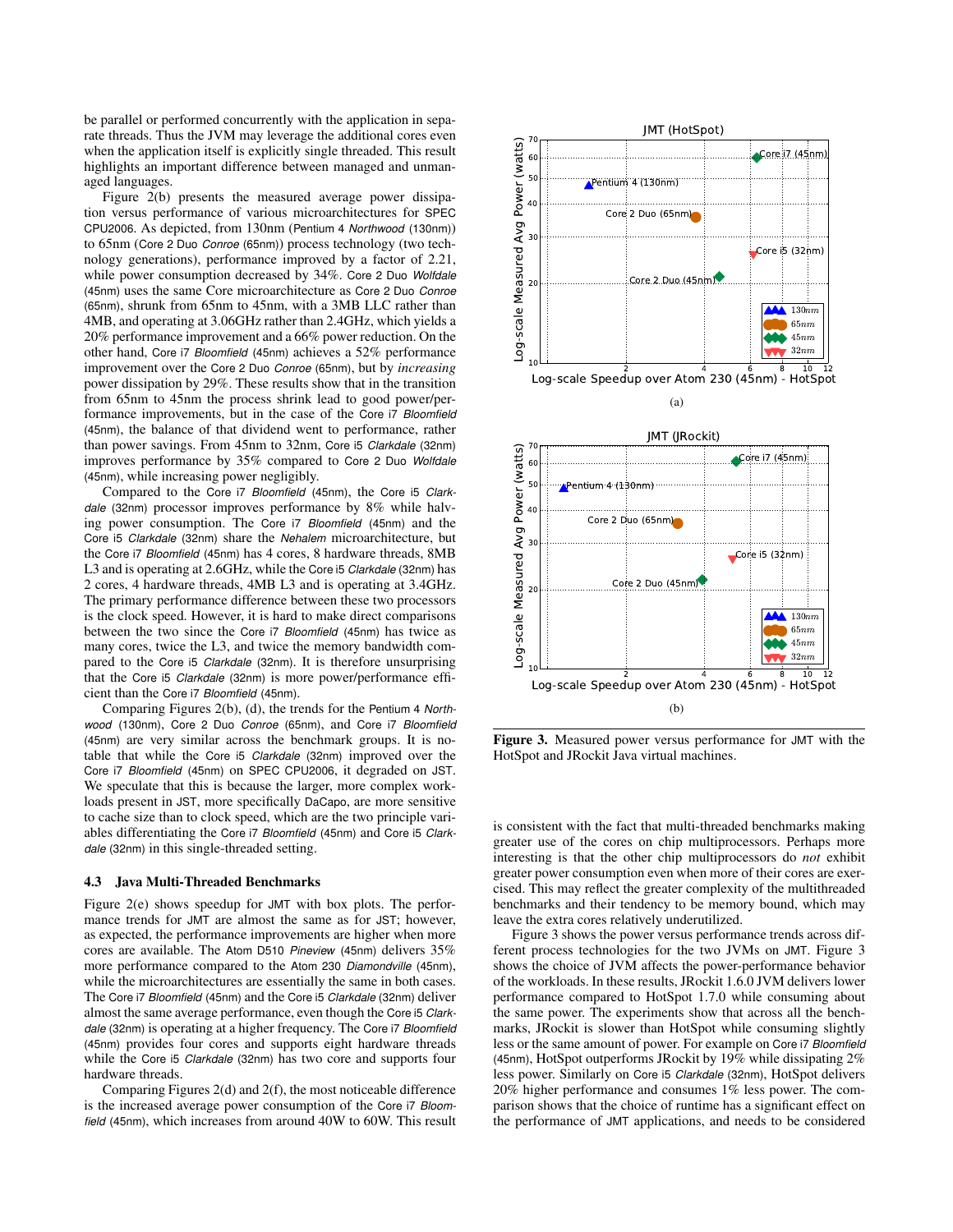

Figure 4. Scalability of all Java benchmarks (JST and JMT) on the Core i7 *Bloomfield* (45nm), with HotSpot.

as part of the methodology for power-performance evaluation for managed languages.

These figures indicate a surprising lack of scalability on average for the multi-threaded Java benchmarks. It is beyond the scope of this paper to explore the root causes for this result, but we did conduct a basic analysis to understand performance scalability with respect to the number of cores more using the Core i7 *Bloomfield* (45nm), which has four cores and eight hardware contexts.This experiment restricts the available hardware contexts via an operating system API and evaluates the resulting performance changes. Figure 4 uses box plots to reflect the speedup of the Java benchmarks as a function of available hardware contexts. We use all the Java benchmarks, i.e., both the JST and JMT. The hardware resources increase from left to right, starting with a single hardware context and ending with all eight hardware contexts. An interesting finding is that only one Java benchmark, h2, did not speed up as more hardware became available. The h2 benchmark is a transaction-oriented database, which may be limited by lock contention. Many single threaded benchmarks sped up appreciably when a second hardware context became available. The performance of I/O-intensive, single-threaded antlr *doubled* when a second core was available. Conversely, few of the multi-threaded benchmarks scaled with the number of hardware contexts. Only sunflow, tomcat, lusearch and eclipse showed near-linear speedup. We found these results surprising.

#### 4.4 Have Processors Already Hit the Power-Performance Wall?

Figure 5 shows power versus performance scatter plots for all 52 benchmarks on each of the machines where we could measure power directly. Figures 5 (a) and (b) show exactly the same data points, but render them differently to illustrate different findings. Figure 5(a) uses red arrows to indicate the trends across technology nodes. The line bifurcates at 65nm to the divergent Core 2 Duo *Wolfdale* (45nm) (bottom-most) and Core i7 *Bloomfield* (45nm) (upperright) processors. The arrows show two paths taken at the measured 45nm processors. Compared to the Core 2 Duo *Conroe* (65nm) (center), the Core 2 Duo *Wolfdale* (45nm) provides 22% higher performance with 66% less power. On the other hand, the Core i7 *Bloomfield* (45nm) provides 55% higher performance while consuming 38% more power. From 130nm to 65nm (two generations), we see performance improve by 134%, while from 65nm to 32nm (two



Figure 5. Measured power versus performance scatter plot for different process technologies. Each point denotes one of the 52 benchmarks. (a) The arrows connect the geometric mean of average power for all 52 benchmarks. The bifurcation from 65nm to 45nm shows the two measured 45nm processors (Core 2 Duo *Wolfdale* (45nm) and Core i7 *Bloomfield* (45nm)). (b) Delineates the singlethreaded (ST) benchmarks with hollow marks, the multi-threaded (MT) benchmarks with solid marks, and their individual geometric means with a large triangle (ST) and circle (MT), respectively.

generations), we see only 66% performance improvement, just half of what is achieved from 130nm to 65nm.

Figure 5(b) illustrates the affect the technology changes have on multi-threaded (solid symbols) and single-threaded (hollow symbols) benchmarks respectively, using all 52 benchmarks. It is notable that the newer Core i5 *Clarkdale* (32nm) and Core i7 *Bloomfield* (45nm) (*Nehalem*) processors present a similar pattern, with substantial variation in their actual power consumption. The multithreaded benchmarks sometimes consume twice as much power as their single-threaded counterparts. In contrast, the power consumption of the *Core* (Core 2 Duo *Conroe* (65nm) and Core 2 Duo *Wolfdale* (45nm)) processors are much less sensitive to whether the benchmark is single or multi-threaded. The Pentium 4 *Northwood* (130nm) has only one hardware context, so it is unsurprising that it is largely